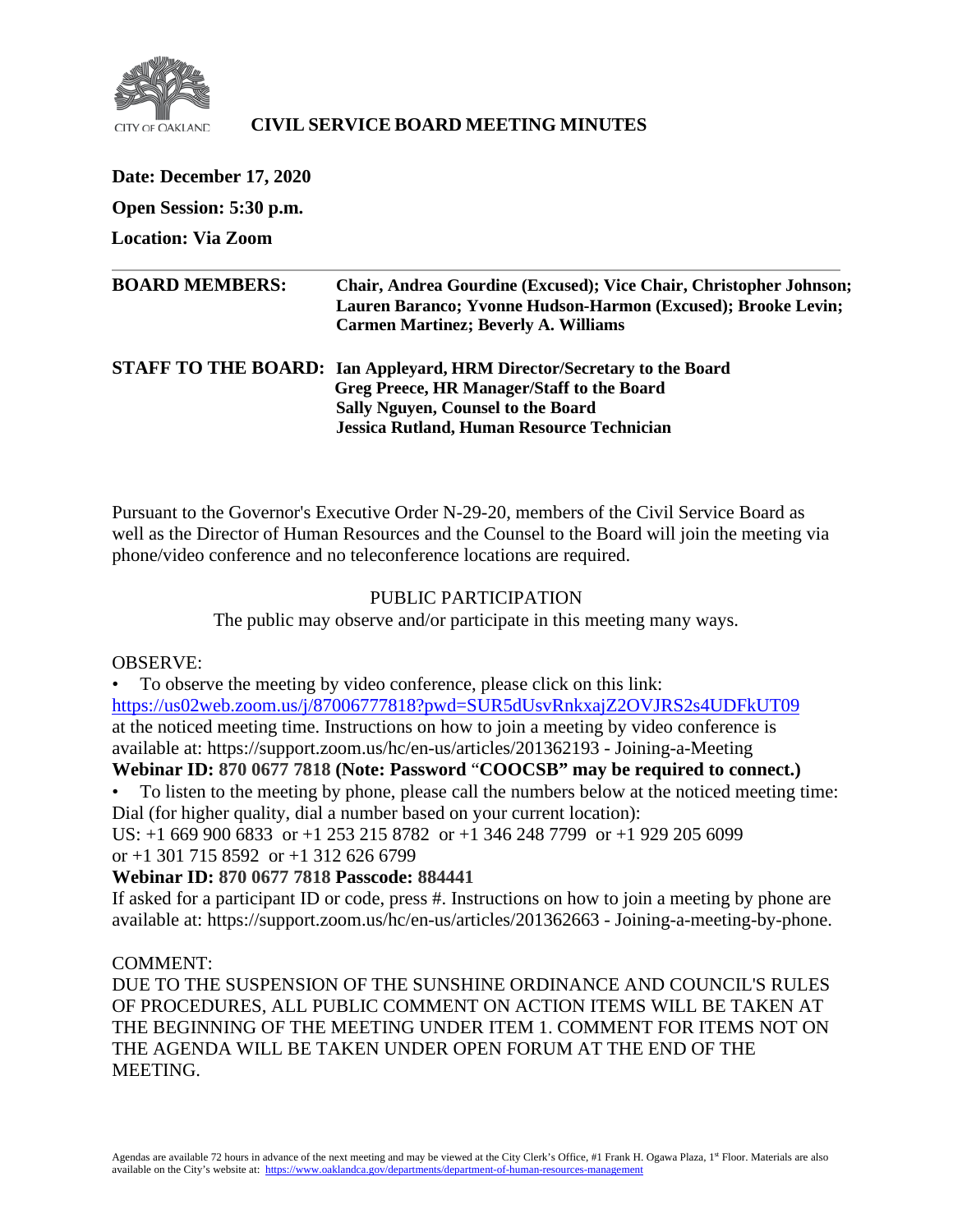There are two ways to make public comment within the time allotted for public comment on an eligible Agenda item.

• To comment by Zoom video conference, click the "Raise Your Hand" button to request to speak when Public Comment is being taken on an eligible agenda item at the beginning of the meeting. You will then be unmuted, during your turn, and allowed to participate in public comment. After the allotted time, you will then be re-muted. Instructions on how to "Raise Your Hand" is available at: https://support.zoom.us/hc/en-us/articles/205566129 - Raise-Hand-In-Webinar.

• To comment by phone, please call on one of the above listed phone numbers. You will be prompted to "Raise Your Hand" by pressing "\*9" to request to speak when Public Comment is being taken on an eligible agenda Item at the beginning of the meeting. You will then be unmuted, during your turn, and allowed to make public comments. After the allotted time, you will then be re-muted. Instructions of how to raise your hand by phone are available at: https://support.zoom.us/hc/en-us/articles/201362663 - Joining-a-meeting-by-phone.

If you have any questions, please email Greg Preece, Human Resources Manager at GPreece@oaklandca.gov. – Human Resources Management Department.

# **OPEN SESSION AGENDA**

# **ROLL CALL**

## **1) PUBLIC COMMENT:**

# **COMMENT ON ALL ACTION ITEMS WILL BE TAKEN AT THIS TIME. COMMENTS FOR ITEMS NOT ON THE AGENDA WILL BE TAKEN DURING OPEN FORUM.**

#### **2) APPROVAL OF THE DECEMBER 17, 2020 CIVIL SERVICE BOARD MEETING AGENDA ACTION**

**45023 A motion was made by Board Member Williams and seconded by Board Member Baranco to approve the December 17, 2020 Civil Service Board Meeting Agenda as presented. The motion passed.**

**Votes:** Board Member Ayes: 5 –Johnson, Williams, Levin, Baranco, **Martinez** Board Member Noes: None Board Member Abstentions: None

Board Members Absent: Gourdine, Hudson-Harmon

# **3) UPDATES, SECRETARY TO THE BOARD INFORMATION**

### **4) CONSENT CALENDAR:**

a) Approval of Provisional Appointments (0)

**ACTION**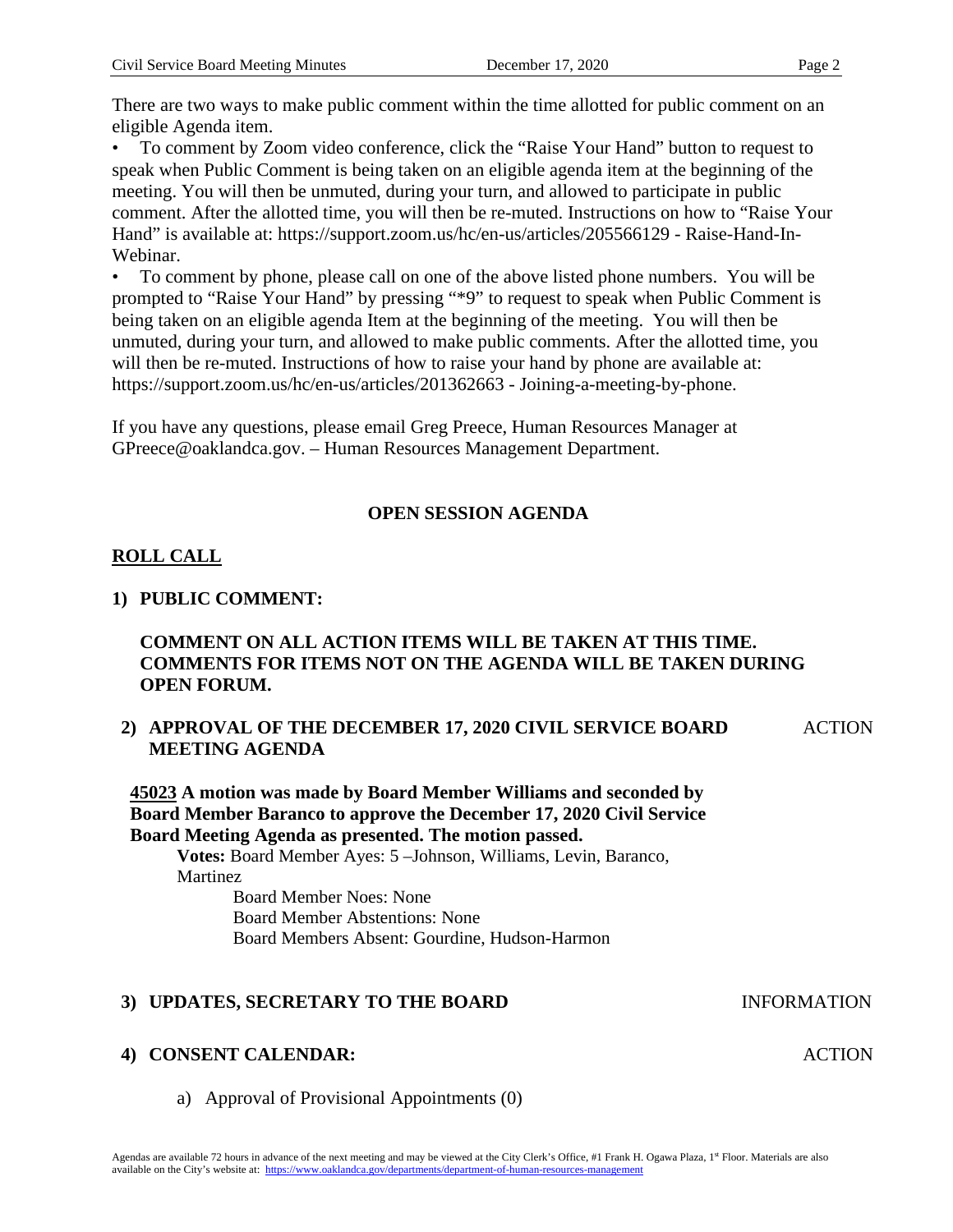- There are no requests for provisional appointments.
- b) Approval of Employee Requests for Leave of Absence (2)
	- Oakland Police Department (2)
- c) Approval of Revised Classification Specifications (1)
	- Human Resource Systems Analyst, Supervising

## **45024 A motion was made by Board Member Levin and seconded by Board Member Williams to approve the December 17, 2020 Civil Service Board Meeting Consent Calendar as presented. The motion passed.**

**Votes:** Board Member Ayes: 5 –Johnson, Williams, Levin, Baranco, **Martinez** 

> Board Member Noes: None Board Member Abstentions: None Board Members Absent: Gourdine, Hudson-Harmon

# **5) OLD BUSINESS:**

a) Approval of November 19, 2020 Special Civil Service Board Meeting Minutes ACTION

#### **45025 A motion was made by Board Member Levin and seconded by Board Member Williams to approve the November 19, 2020 Civil Service Board Meeting Minutes. The motion passed.**

**Votes:** Board Member Ayes: 5 –Johnson, Williams, Levin, Baranco, Martinez

> Board Member Noes: None Board Member Abstentions: None Board Members Absent: Gourdine, Hudson-Harmon

| b) | Determination of Schedule of Outstanding Board Items                                                                                                                                                                                                                                                                                            | <b>INFORMATION</b> |
|----|-------------------------------------------------------------------------------------------------------------------------------------------------------------------------------------------------------------------------------------------------------------------------------------------------------------------------------------------------|--------------------|
| C) | Informational Report on the Status of Temporary Assignments for<br>Temporary Contract Service Employees (TCSEs) and Exempt<br>Limited Duration Employees (ELDEs) Including a Report of the<br>Names, Hire Dates, and Departments of all ELDE's and TCSEs in<br>Accordance with the Memorandum of Understanding Between the<br>City and Local 21 | <b>INFORMATION</b> |

d) Update on Common Class Study INFORMATION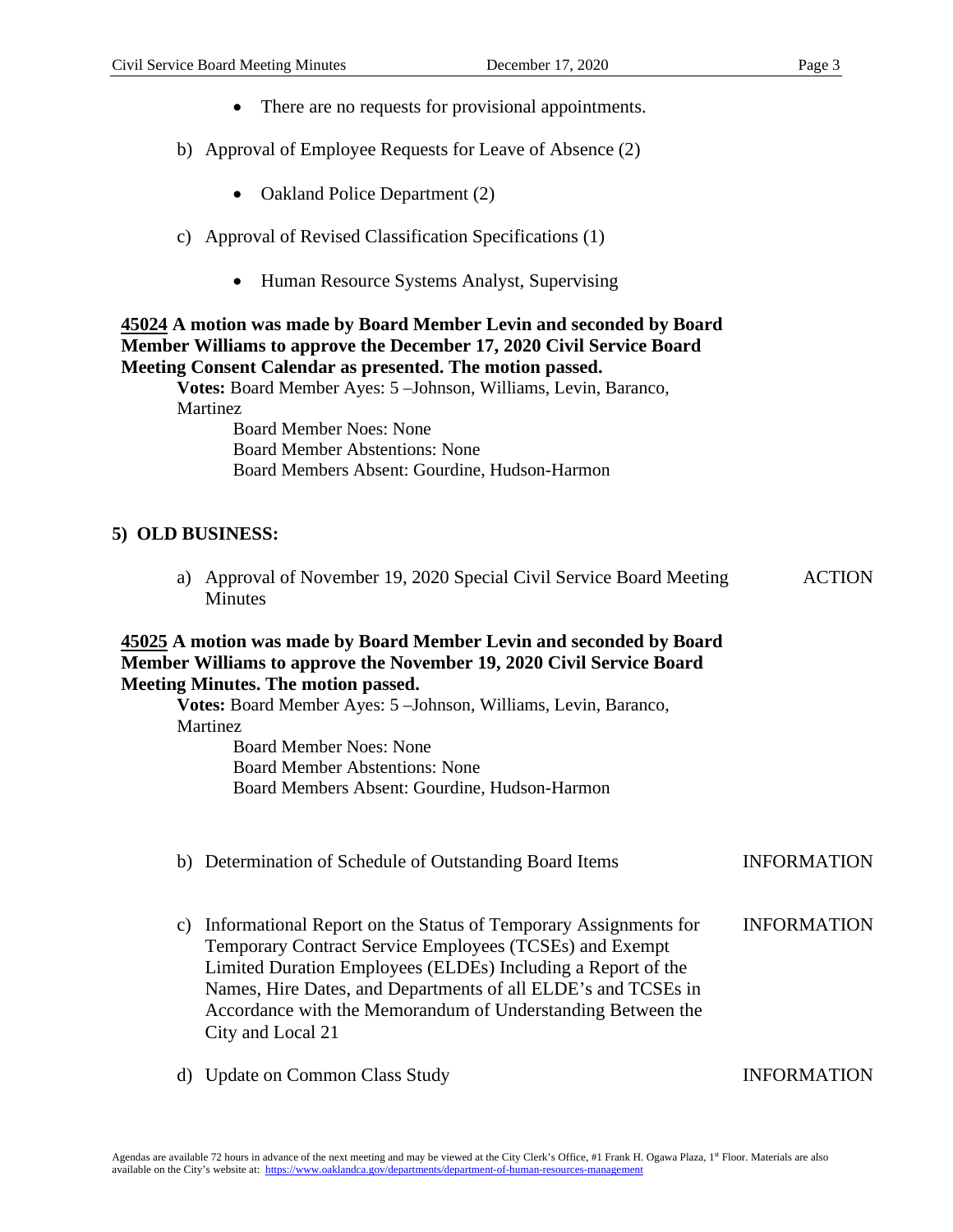e) Deputy Director of Workplace and Employment Standards – Follow up discussion from the November 19, 2020 meeting INFORMATION

### **6) NEW BUSINESS:**

|                 | a) City Council Zero Tolerance Policy Legislation                                                            | <b>INFORMATION</b> |
|-----------------|--------------------------------------------------------------------------------------------------------------|--------------------|
|                 | b) Update Regarding Measure Q Hiring Efforts                                                                 | <b>INFORMATION</b> |
| $\mathcal{C}$ ) | Approval of New Classification Specification for Safety and Business<br>Continuity Officer (Port of Oakland) | <b>ACTION</b>      |

# **45026 A motion was made by Board Member Martinez and seconded by Board Member Baranco to approve the New Class Spec for Safety and Business Continuity Officer (Port of Oakland). The motion passed.**

**Votes:** Board Member Ayes: 5 –Johnson, Williams, Levin, Baranco, **Martinez** 

Board Member Noes: None Board Member Abstentions: None Board Members Absent: Gourdine, Hudson-Harmon

### **7) OPEN FORUM**

### **8) ADJOURNMENT**

# **45027 A motion was made by Vice-Chair Johnson and seconded by Board Member Williams to adjourn the meeting. The motion passed and the meeting was adjourned at 6:50pm.**

**Votes:** Board Member Ayes: 5 –Johnson, Williams, Levin, Baranco, **Martinez** 

> Board Member Noes: None Board Member Abstentions: None Board Members Absent: Gourdine, Hudson-Harmon

NOTE: The Civil Service Board meets on the 3rd Thursday of each month. The next meeting is scheduled to be held on Thursday, January 21, 2021. All materials related to agenda items must be submitted by Thursday, January 7, 2021. For any materials over 100 pages, please also submit an electronic copy of all materials.

Submit items via email or U.S. Mail to:

City of Oakland - Civil Service Board 150 Frank H. Ogawa Plaza, 2nd floor Oakland, CA 94612 [civilservice@oaklandca.gov](mailto:civilservice@oaklandca.gov)